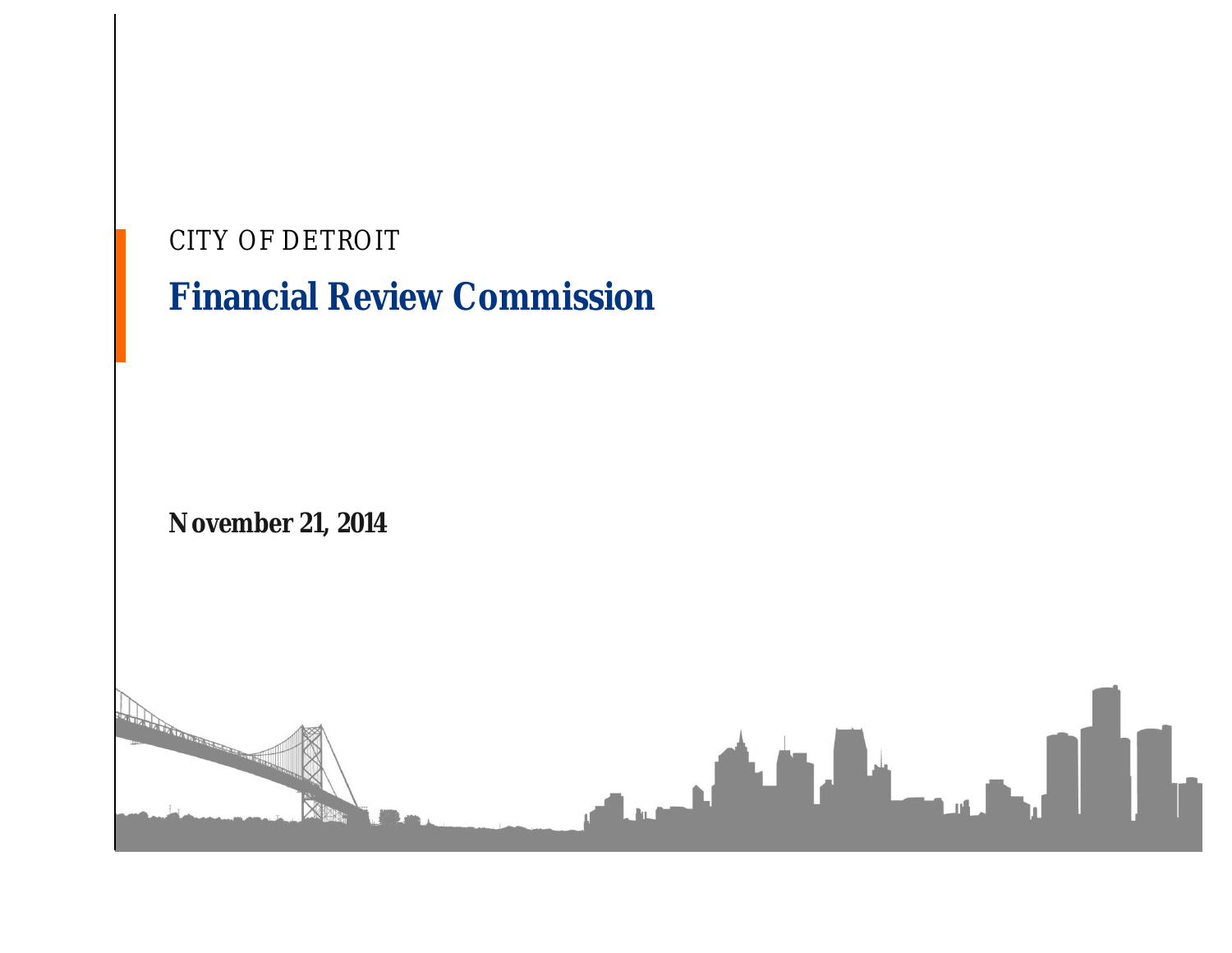| Content                           | <b>Presenter</b>              |
|-----------------------------------|-------------------------------|
| 1. Budget Process Timeline        | Pam Scales                    |
| 2. Overview of Plan of Adjustment | John Hill and Gaurav Malhotra |
| 3. KPMG Audit Activities          | John Naglick                  |

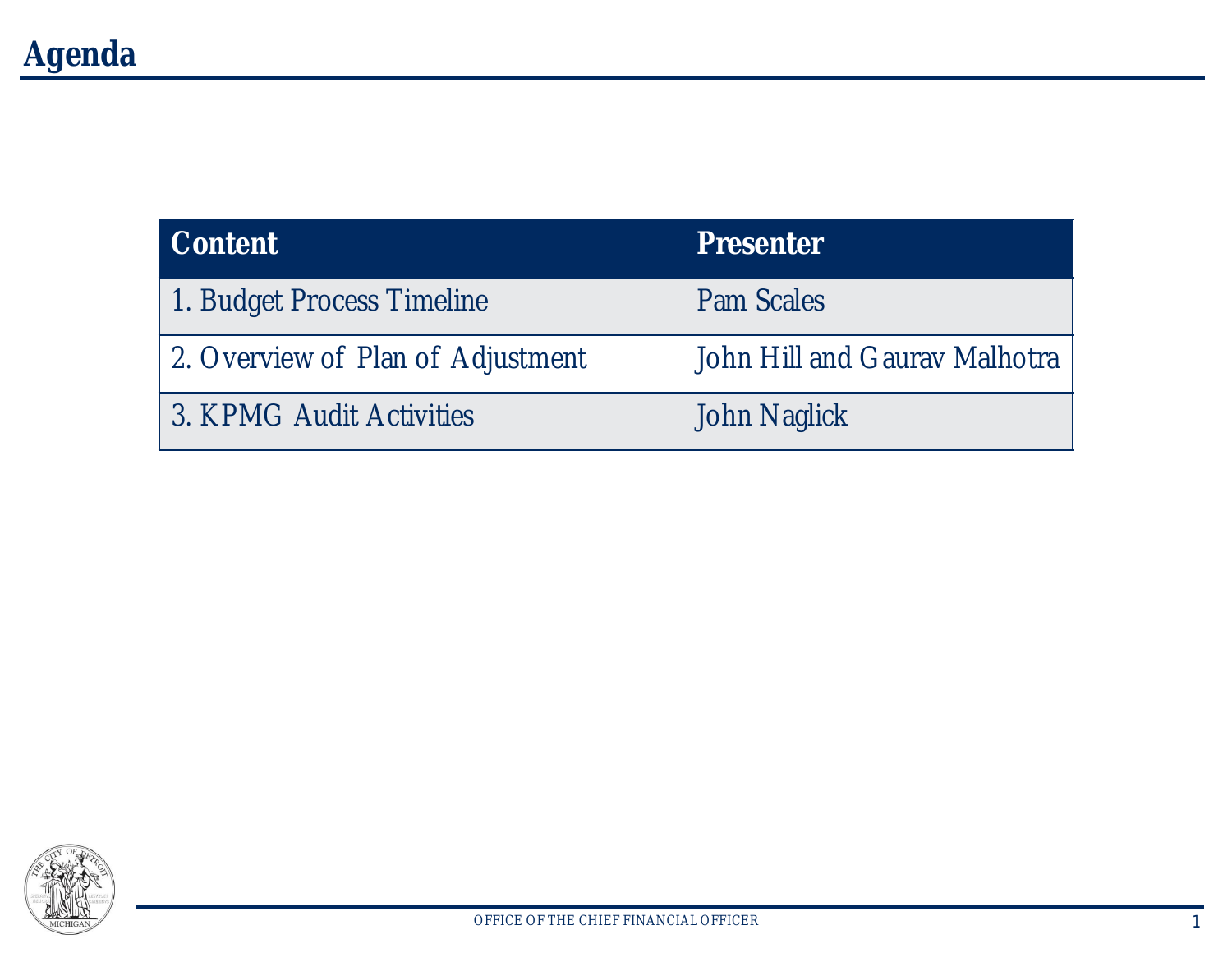**1. Budget Process Timeline**

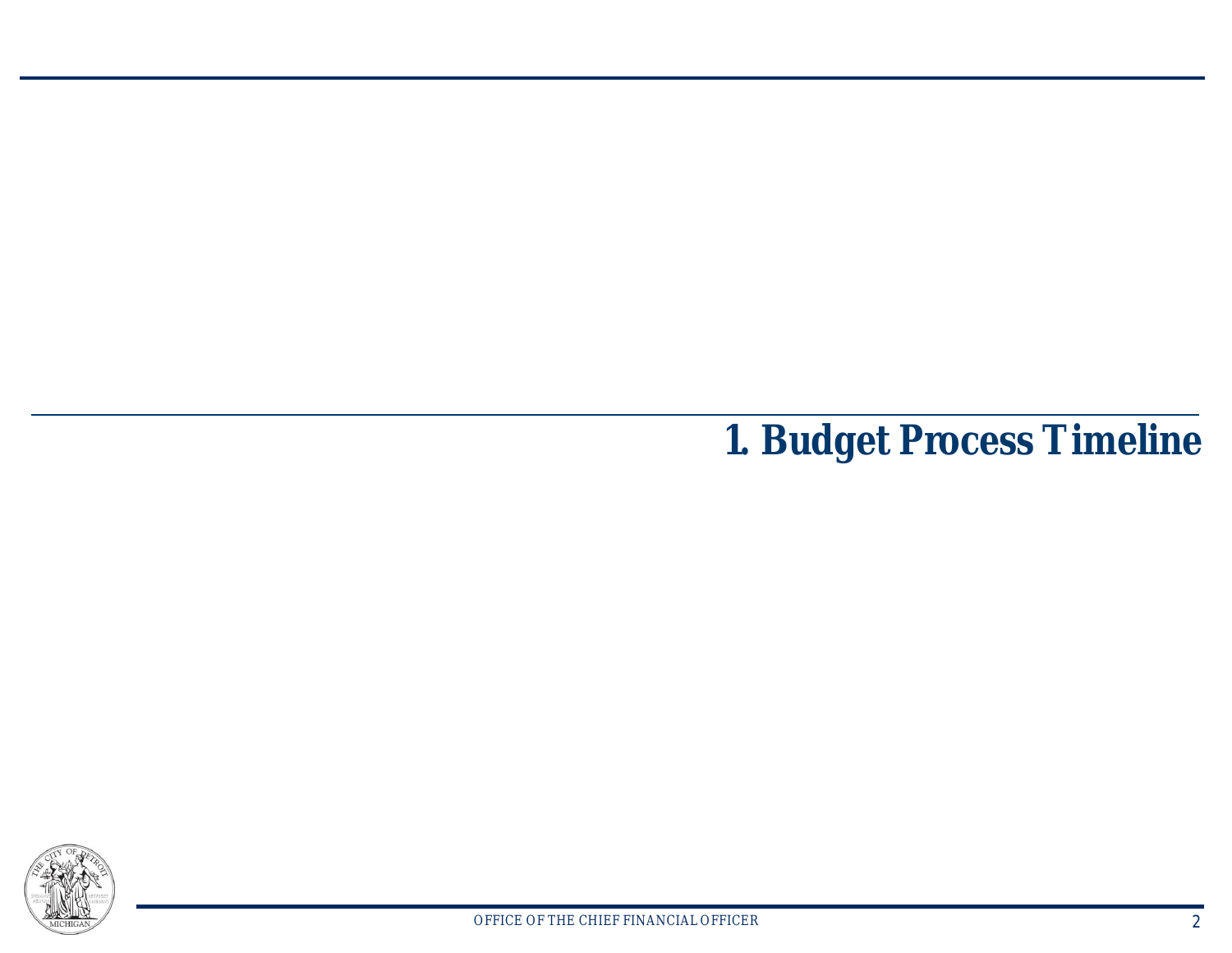

■ The City will submit a triennial<sup>1</sup> budget in FY 2015, and move to a biennial<sup>2</sup> budget thereafter



*\_\_\_\_\_\_\_\_\_\_\_\_\_\_\_\_\_\_\_\_\_\_\_\_\_\_\_ 1. Required by the Financial Stability Agreement, which is does not apply post-exit.*

*2. Required by Act 279 along with a four-year financial plan.*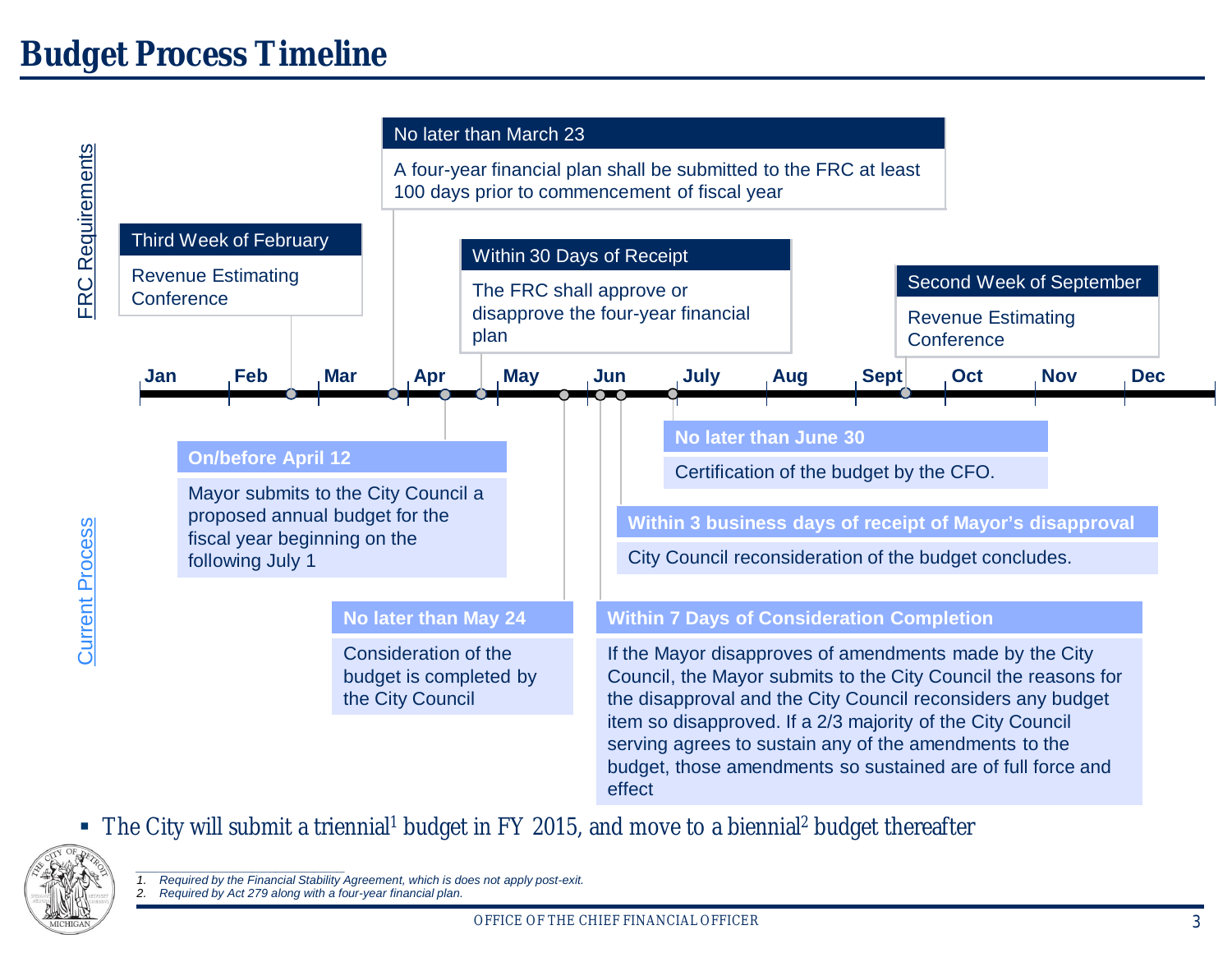**2. Overview of Plan of Adjustment**

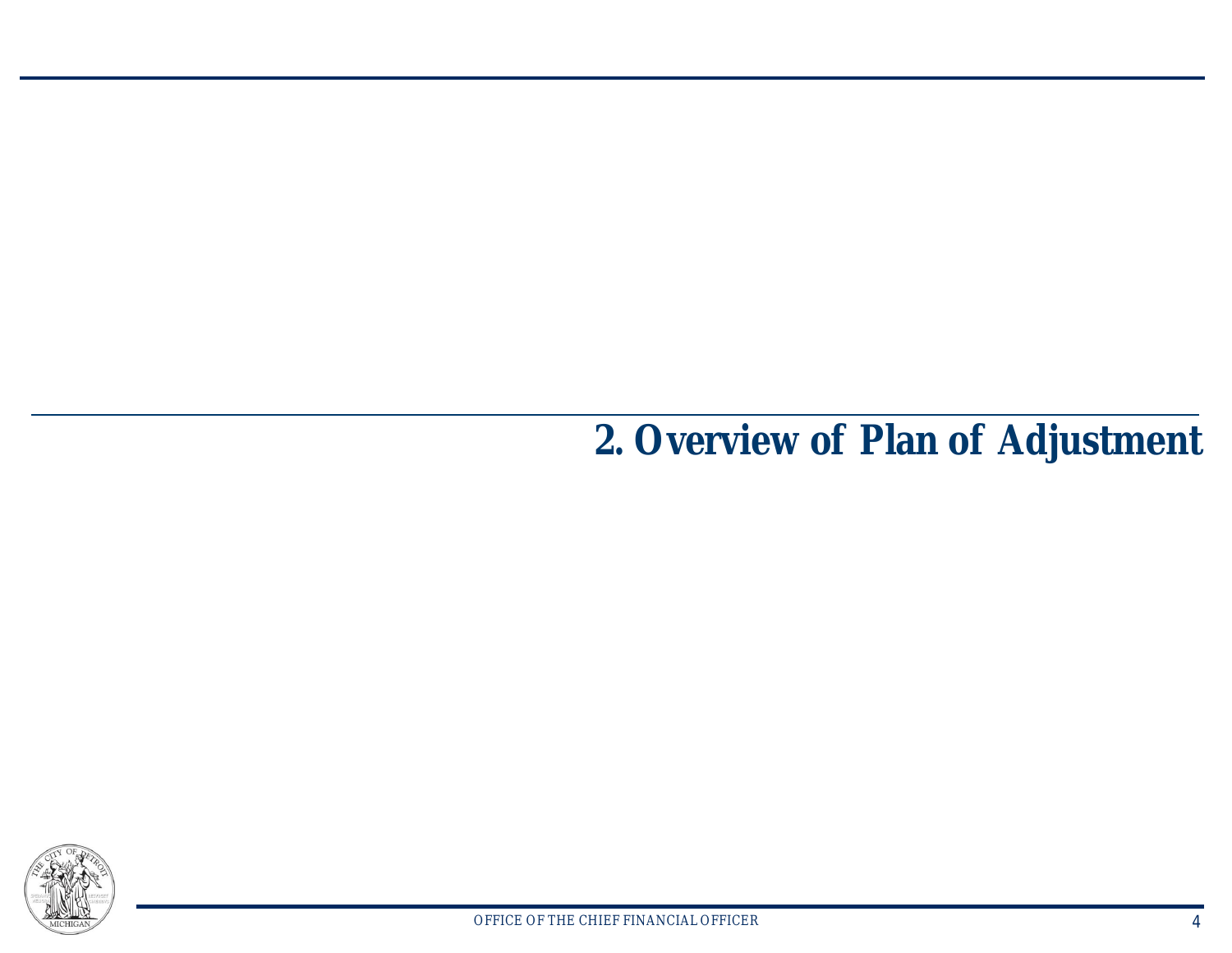**Eliminates billions of dollars of debt and unfunded liabilities and positions the City for growth through significant capital investment and increased oversight**

- § Extinguishes \$1.8 billion of funded debt, obligations and payables
	- Debt backed by distributable state aid ("DSA"), water and sewer revenues ("DWSD Debt"), and City income taxes unimpaired
	- § Majority of new General Fund debt issued to creditors is LTGO
- § Eliminates \$5.5 billion in unfunded pension and OPEB obligations
	- § General Fund's pension contribution obligations deferred until FY 2023 trusts funded primarily by the "Grand Bargain" and DWSD in the interim
	- Pension actuarial rate of return assumptions reduced to 6.75%; mechanisms introduced to share investment performance
	- Establishes and capitalizes VEBAs to address retiree health care, removing \$3.8 billion of unfunded OPEB obligation
- § Provides \$1.4 billion of net investment for infrastructure and other revitalization initiatives through FY 2023
	- § Blight Removal: \$420 million
	- Public Safety: \$411 million
	- § Services Infrastructure: \$403 million
	- § Transportation & Other Resident Services: \$106 million

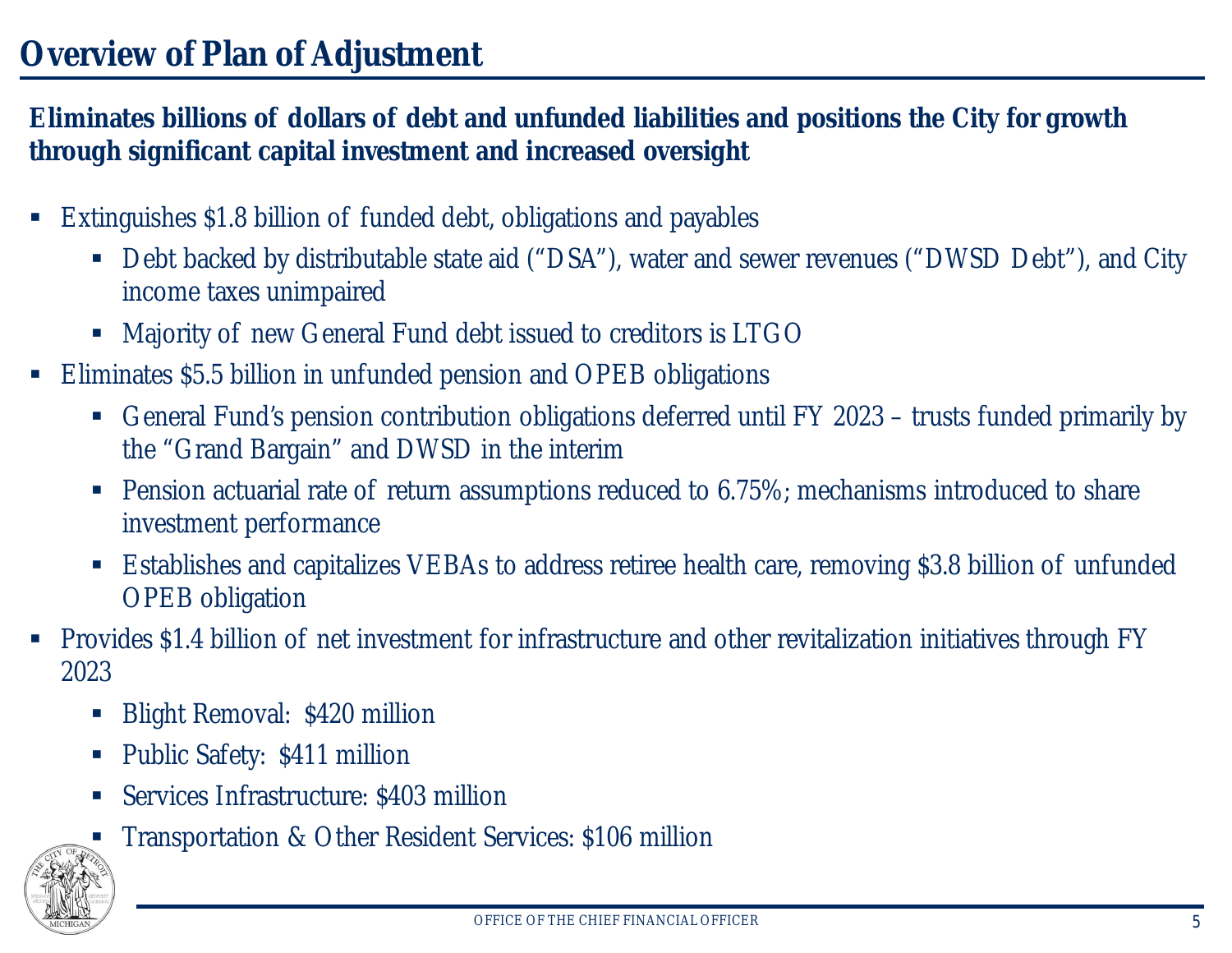**The Plan of Adjustment reduces the City's General Fund obligations by \$7.2 billion**

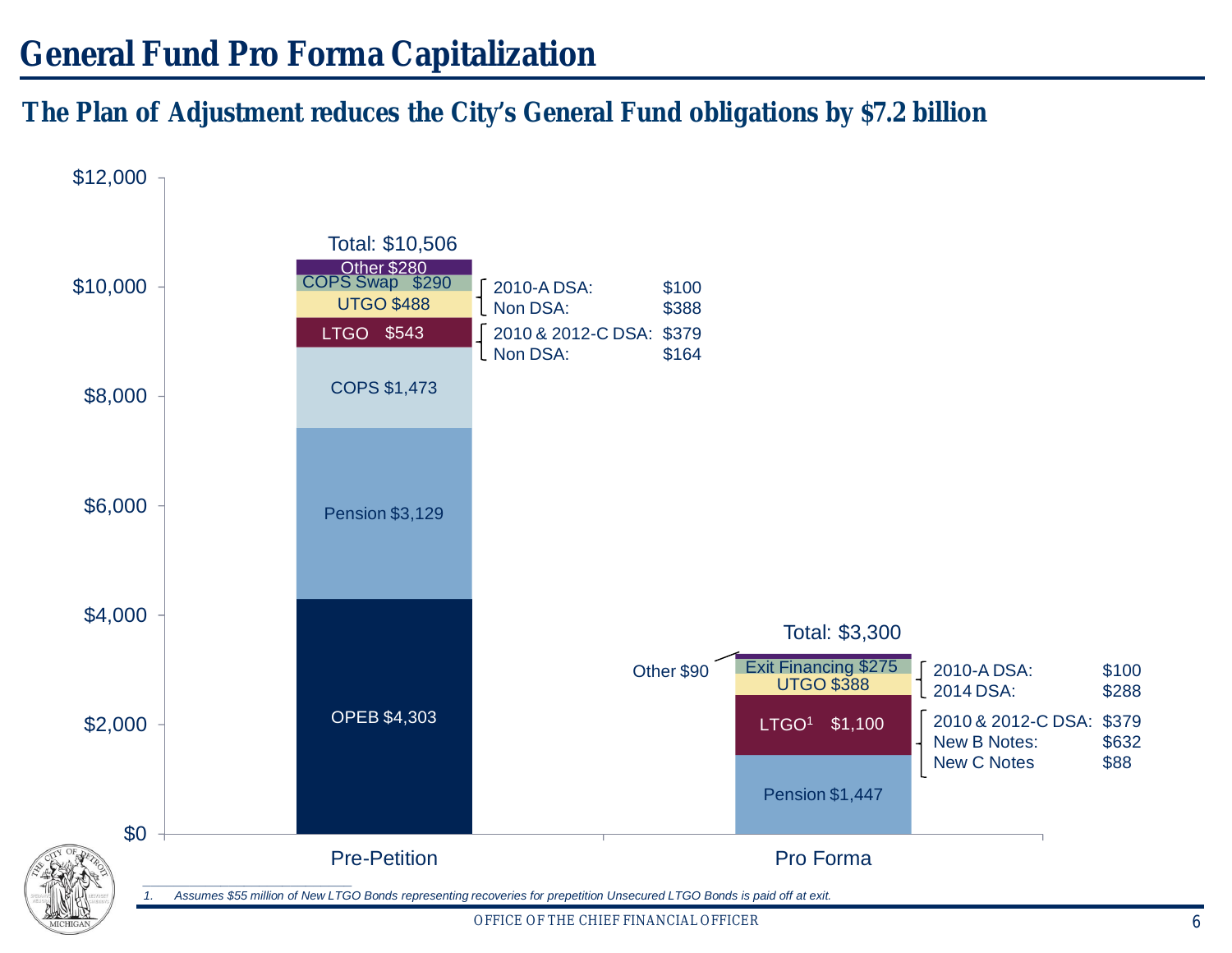## **New Notes To Be Issued Under the 8th Amended Plan**

|                                    | <b>Face Value</b>                                                                 | <b>Term</b>                                                                | Interest                | <b>Holders</b>                            |
|------------------------------------|-----------------------------------------------------------------------------------|----------------------------------------------------------------------------|-------------------------|-------------------------------------------|
| <b>Restructured UTGO Notes</b>     | \$288M                                                                            | 14 years                                                                   | Various (3.7% - 5.375%) | <b>UTGO</b>                               |
| <b>New LTGO Bonds</b>              | \$55M                                                                             | 23 years                                                                   | 5.65%                   | <b>LTGO</b>                               |
| <b>New B Notes</b>                 | \$632M                                                                            | 30 years                                                                   | 4%, 4%, 6%              | OPEB, LTGO, COPs,<br>Notes & Other Unsec. |
| <b>New C Notes</b>                 | \$88M                                                                             | 12 years                                                                   | 5.0%                    | FGIC, Syncora                             |
| <b>Total</b>                       | \$1,063M                                                                          |                                                                            |                         |                                           |
| <b>Face Value</b>                  |                                                                                   | <b>Debt Service</b>                                                        |                         |                                           |
| \$88M<br>\$288M<br>\$55M<br>\$632M | New C Notes<br>New B Notes<br>New LTGO Bonds<br>Restructured UTGO<br><b>Bonds</b> | \$700M<br>\$600M<br>\$500M<br>\$400M<br>\$300M<br>\$200M<br>\$100M<br>\$0M |                         |                                           |
|                                    |                                                                                   |                                                                            | 2024-2033<br>2014-2023  | 2044-2053<br>2034-2043                    |

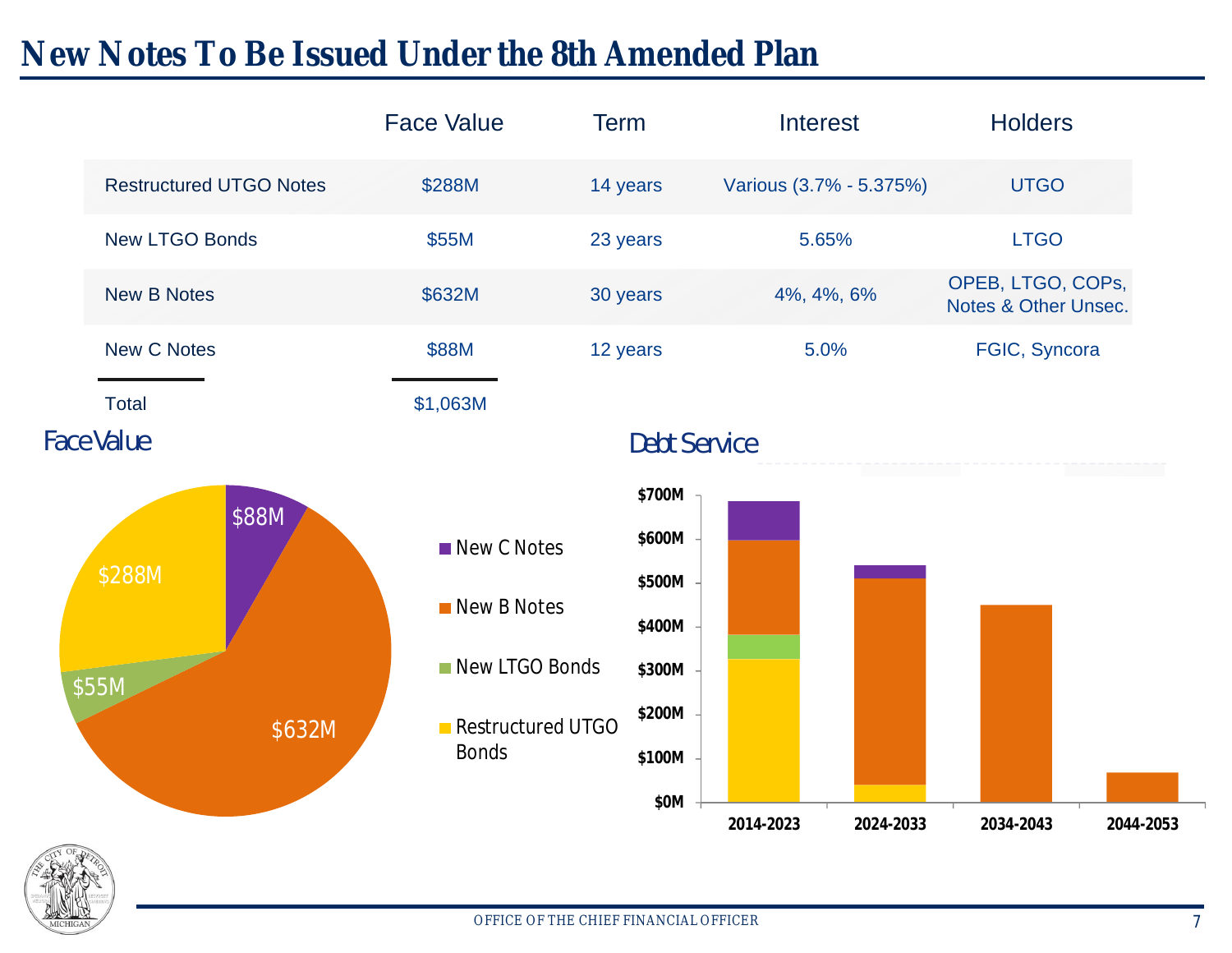|             | Claim                                                                                 | Settlement                               |                                                                       |                            |
|-------------|---------------------------------------------------------------------------------------|------------------------------------------|-----------------------------------------------------------------------|----------------------------|
| Description | <b>LTGO Series:</b><br>2004; 2005-A(1);<br>2005-A(2); 2005-B;<br>2008-A(1); 2008-A(2) | "New LTGO Bonds"                         | "New B Notes" from<br><b>COPs reserve</b>                             |                            |
| Amount      | \$163.5M                                                                              | \$55.0M                                  | \$17.3M <sup>1</sup>                                                  |                            |
| Interest    | <b>Various</b><br>$(3.5\% - 8.0\%)$                                                   | n/a<br>(Due upon effective date)         | $4.0\% - 6.0\%$<br>(4.0% in first 20 years,<br>6.0% in last 10 years) | Recovery<br>(illustrative) |
| Maturity    | <b>Various</b><br>(all by 2025)                                                       | n/a<br>(Due upon effective date)         | 30 years<br>(by 2045)                                                 | 41%                        |
| Other       |                                                                                       | City to pay \$55M cash at effective date |                                                                       |                            |

<sup>1</sup> Amount of "Excess New B Notes" based on proposed Syncora and FGIC settlements

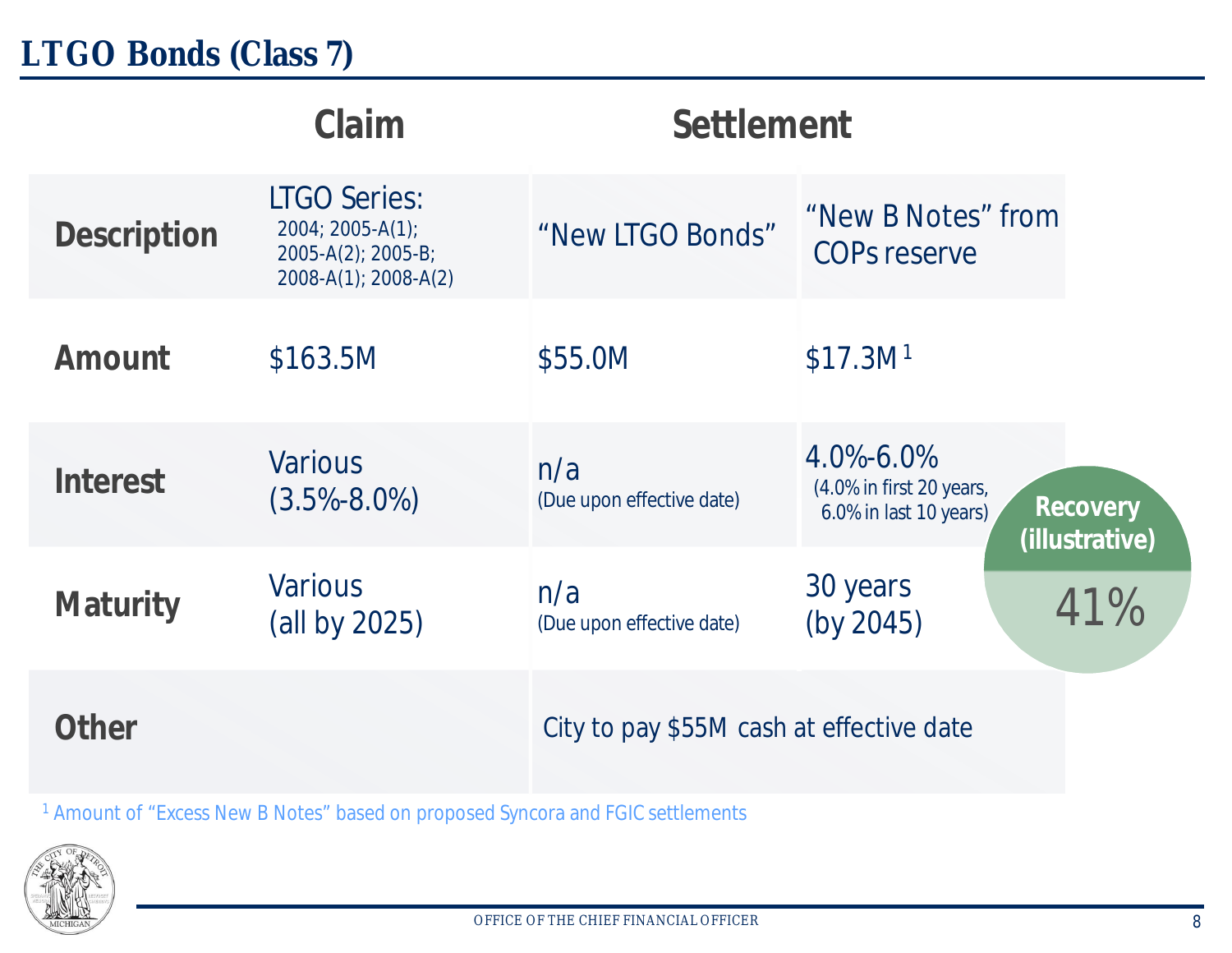|             | Claim                                                                                                                         | Settlement                                                                                                    |                            |
|-------------|-------------------------------------------------------------------------------------------------------------------------------|---------------------------------------------------------------------------------------------------------------|----------------------------|
| Description | <b>UTGO Series:</b><br>1999A; 2001A(1); 2001B; 2002; 2003A;<br>2004A(1); 2004B(1); 2004B(2); 2005B;<br>2005C; 2008A; 2008B(1) | "Restructured UTGO Bonds"                                                                                     |                            |
| Amount      | \$388M                                                                                                                        | \$288M                                                                                                        |                            |
| Interest    | <b>Various</b><br>$(3.7\% - 5.375\%)$                                                                                         | <b>Various</b><br>$(3.7\% - 5.375\%)$<br>(unchanged)                                                          | Recovery<br>(illustrative) |
| Maturity    | <b>Various</b><br>(all by 2028)                                                                                               | <b>Various</b><br>(all by 2028)<br>(unchanged)                                                                | 74%                        |
| Other       |                                                                                                                               | Stub UTGO Bonds reinstated;<br>holders retain ownership, assign proceeds<br>to fund Income Stabilization Fund |                            |

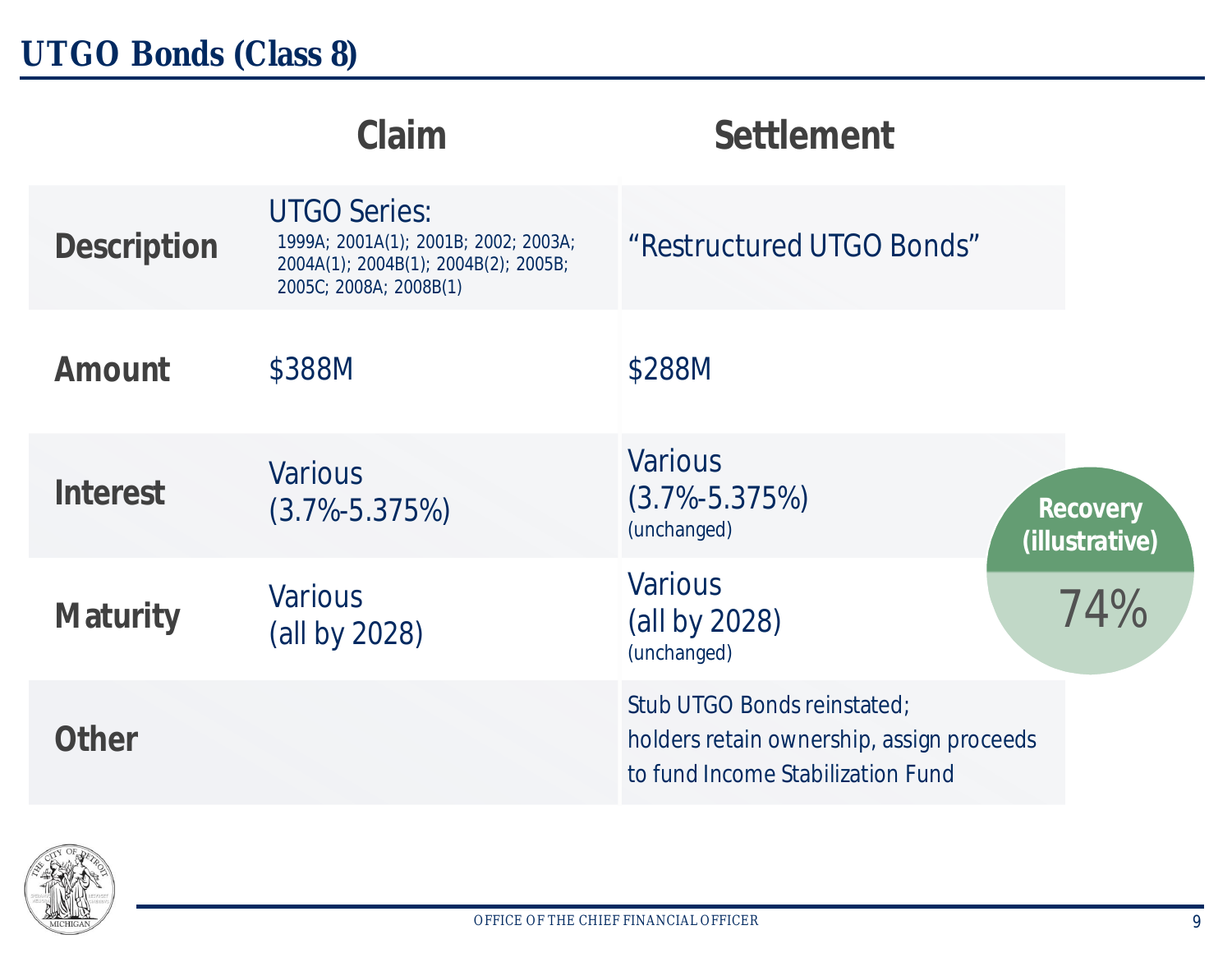## **Syncora Settlement – COPs (Class 9)**

|             | Claim                                                                     | Settlement                                                                                 |                       |                            |
|-------------|---------------------------------------------------------------------------|--------------------------------------------------------------------------------------------|-----------------------|----------------------------|
| Description | Certificates of<br>Participation ("COPs")<br>Series 2005-A; Series 2006-B | "New B Notes"                                                                              | "New C Notes"         |                            |
| Amount      | \$354M<br>(24.055% of total COPs principal<br>and pre-petition interest)  | \$23.5M                                                                                    | \$21.3M               |                            |
| Interest    | Series 2005-A - 4.00% - 4.95%<br>Series 2006-B - variable                 | $4.0\% - 6.0\%$<br>(4.0% in first 20 years,<br>6.0% in last 10 years)                      | 5.0%                  | Recovery<br>(illustrative) |
| Maturity    | Series 2005-A - 2025<br>Series 2006-B - 2035                              | 30 years<br>(by 2045)                                                                      | 12 years<br>(by 2027) | $13\%$ <sup>1</sup>        |
| Other       |                                                                           | Syncora also to receive settlement<br>credits in the nominal amount of \$6.3M <sup>1</sup> |                       |                            |

<sup>1</sup> Recovery includes value from settlement credits

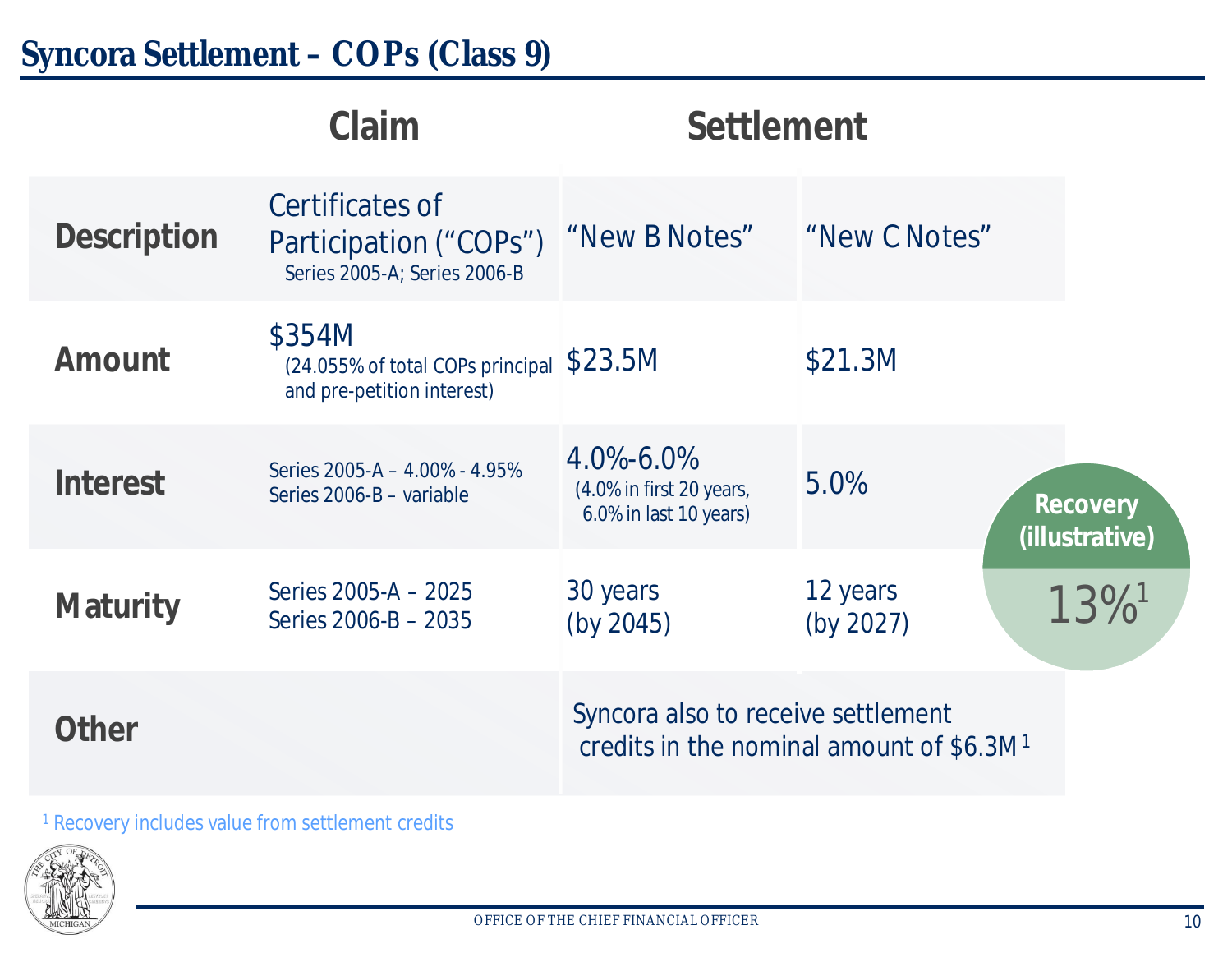## **FGIC Settlement – COPs (Class 9)**

|                    | Claim                                                                                       | Settlement                                                                                |                       |                            |
|--------------------|---------------------------------------------------------------------------------------------|-------------------------------------------------------------------------------------------|-----------------------|----------------------------|
| <b>Description</b> | Certificates of<br>Participation ("COPs")<br>Series 2005-A; Series 2006-A;<br>Series 2006-B | "New B Notes"                                                                             | "New C Notes"         |                            |
| Amount             | \$1,119M<br>(75.945% of total COPs principal<br>and pre-petition interest)                  | \$74.2M                                                                                   | \$67.2M               |                            |
| Interest           | Series 2005-A - 4.00% - 4.95%<br>Series 2006-B - variable                                   | $4.0\% - 6.0\%$<br>(4.0% in first 20 years,<br>6.0% in last 10 years)                     | 5.0%                  | Recovery<br>(illustrative) |
| Maturity           | Series 2005-A - 2025<br>Series 2006-B - 2035                                                | 30 years<br>(by 2045)                                                                     | 12 years<br>(by 2027) | $13\%$ <sup>1</sup>        |
| Other              |                                                                                             | FGIC also to receive settlement<br>credits in the nominal amount of \$19.75M <sup>1</sup> |                       |                            |
|                    |                                                                                             |                                                                                           |                       |                            |

<sup>1</sup> Recovery includes value from settlement credits

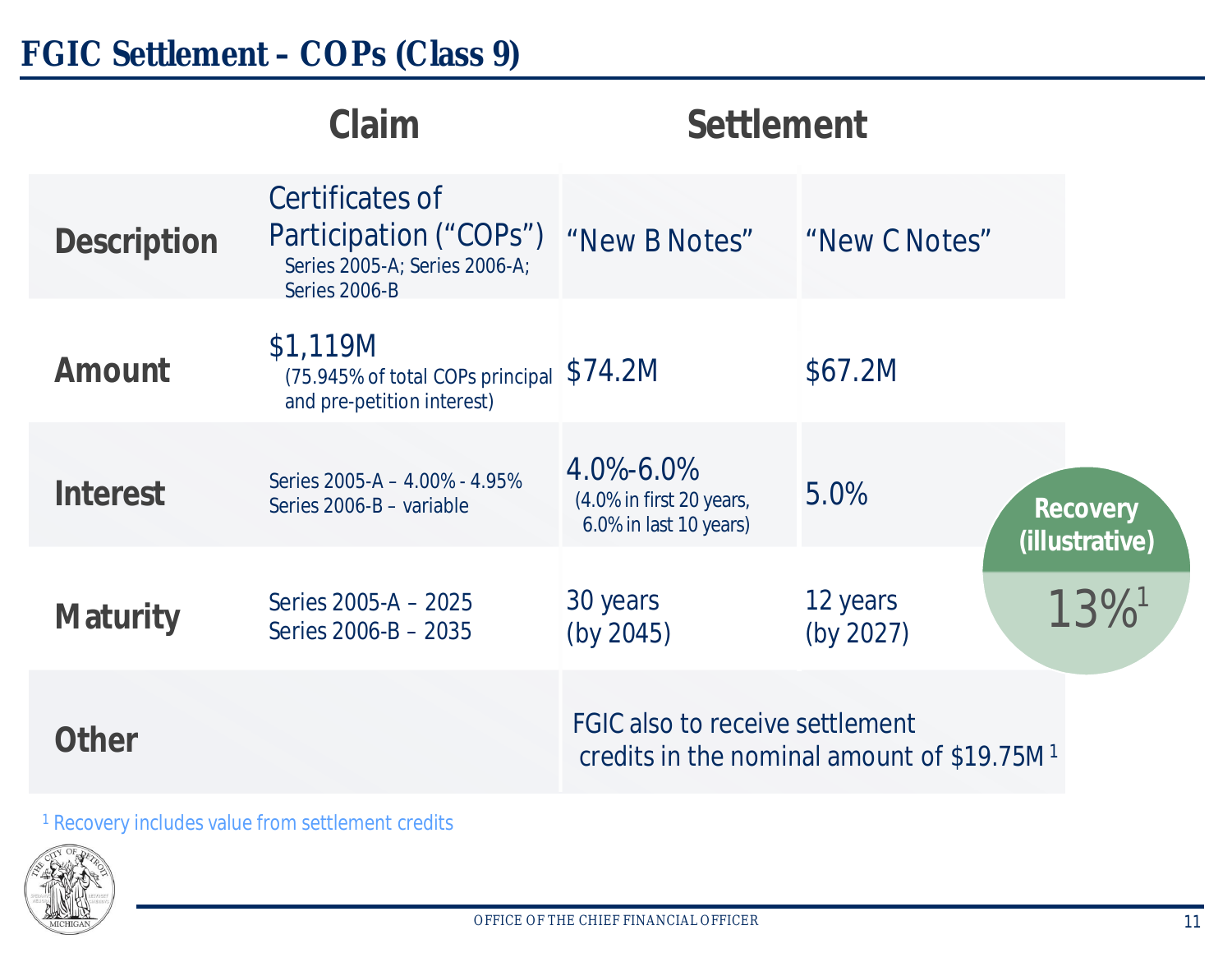|                                                                                                                                  | GRS                                                                    | <b>PFRS</b>                                 |
|----------------------------------------------------------------------------------------------------------------------------------|------------------------------------------------------------------------|---------------------------------------------|
| <b>Assumed Rate of Return</b><br>Pre-petition (June 2013)<br><b>POA</b>                                                          | 7.9%<br>6.75%                                                          | 8.0%<br>6.75%                               |
| <b>UAAL</b><br>Pre-petition (June 2013)<br><b>POA</b><br>Target 2023                                                             | \$1,879M<br>\$894M<br>\$695M                                           | \$1,250M<br>\$553M<br>\$681M                |
| <b>Funding Status</b><br>Pre-petition (June 2013)<br>Target 2023<br>Target 2053                                                  | 53%<br>70%<br>100%                                                     | 71%<br>78%<br>100%                          |
| <b>POA Liability Reduction</b><br><b>Plan Freeze</b><br><b>Monthly Pension Reduction</b><br><b>COLA</b><br><b>ASF Recoupment</b> | Yes<br>4.5%<br>Eliminated<br>Equivalent to 8.8% reduction in liability | Yes<br><b>None</b><br>Reduced by 55%<br>N/A |
| <b>Future Contributions</b><br>Through 2023<br>2024-2053<br>Total<br>$5 - 3$                                                     | \$719M<br>\$1,422M<br>\$2,141M                                         | \$261M<br>\$1,393M<br>\$1,654M              |

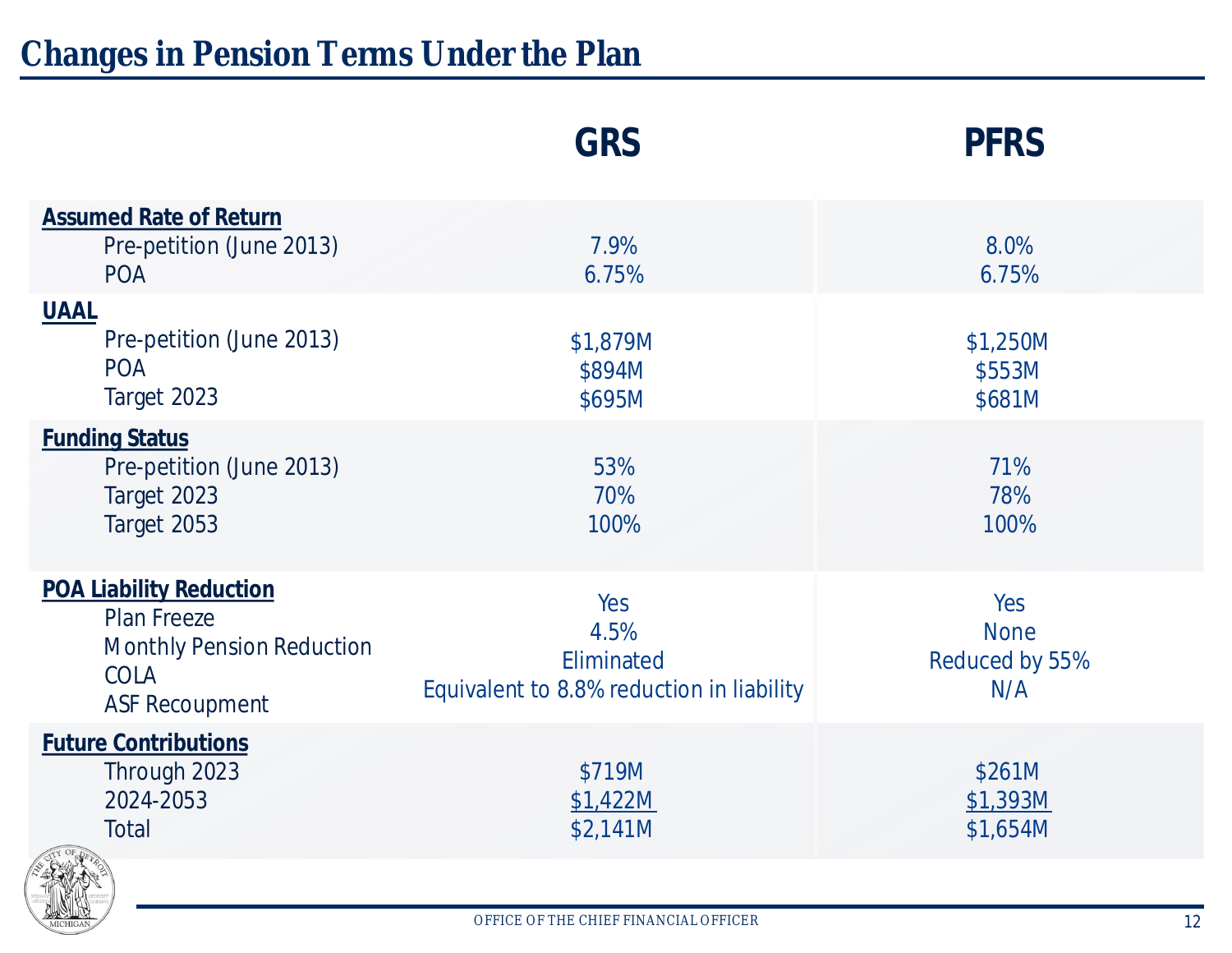

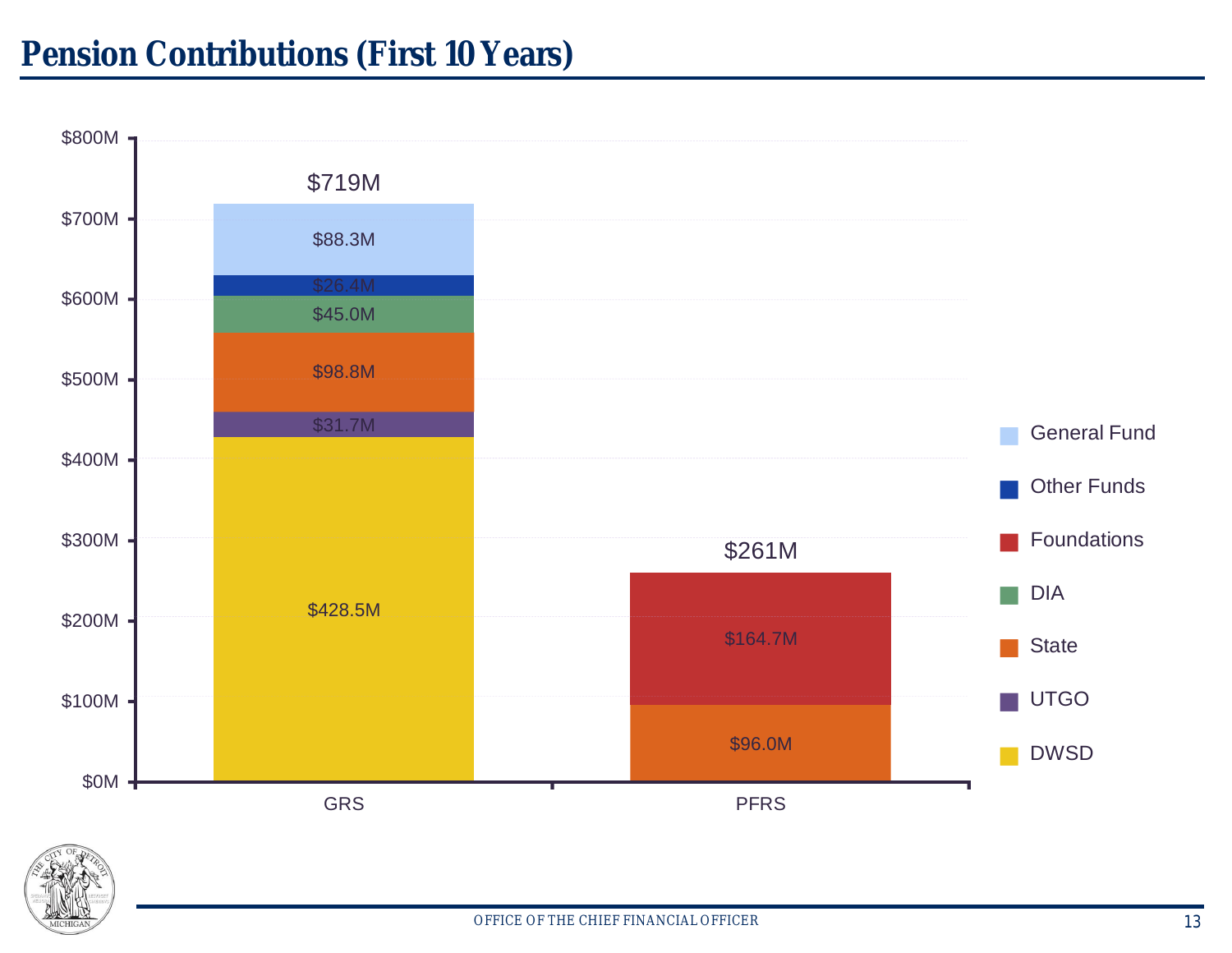|             | Claim                                                                                         | Settlement                                                                                                                                                                                                                        |                                                                                  |                                   |
|-------------|-----------------------------------------------------------------------------------------------|-----------------------------------------------------------------------------------------------------------------------------------------------------------------------------------------------------------------------------------|----------------------------------------------------------------------------------|-----------------------------------|
| Description | Variety of healthcare plans<br>offered to retirees<br>sponsored by City of Detroit PFRS VEBAs | "New B Notes"<br>contributed to GRS &                                                                                                                                                                                             | "New B Notes" from COPs<br>reserve contributed to<br><b>GRS &amp; PFRS VEBAS</b> |                                   |
| Amount      | PFRS: \$2,208M<br>GRS: \$2,095M<br>Total: \$4,303M <sup>1</sup>                               | \$450M<br>(\$232M to PFRS;<br>\$218M to GRS)                                                                                                                                                                                      | \$42.7M <sup>2</sup>                                                             |                                   |
| Interest    | n/a                                                                                           | 4.0%-6.0%<br>(4.0% in first 20 years,<br>6.0% in last 10 years)                                                                                                                                                                   | 4.0%-6.0%<br>(4.0% in first 20 years,<br>6.0% in last 10 years)                  |                                   |
| Maturity    | Open ended                                                                                    | 30 years<br>(by 2045)                                                                                                                                                                                                             | 30 years<br>(by 2045)                                                            | Recovery<br>(illustrative)<br>10% |
| Other       | <sup>1</sup> Negotiated amount pursuant to the OPER Settlement                                | VEBA start-up costs funded by:<br>(i) \$8M from Rate Stabilization Fund<br>(ii) Approximately \$3.5M from charitable contributions<br>(iii) Advance of October 2015 interest on Excess New B<br>Notes from the Syncora Settlement |                                                                                  |                                   |

<sup>1</sup>Negotiated amount pursuant to the OPEB Settlement

<sup>2</sup> Amount of "Excess New B Notes" based on proposed Syncora and FGIC settlements

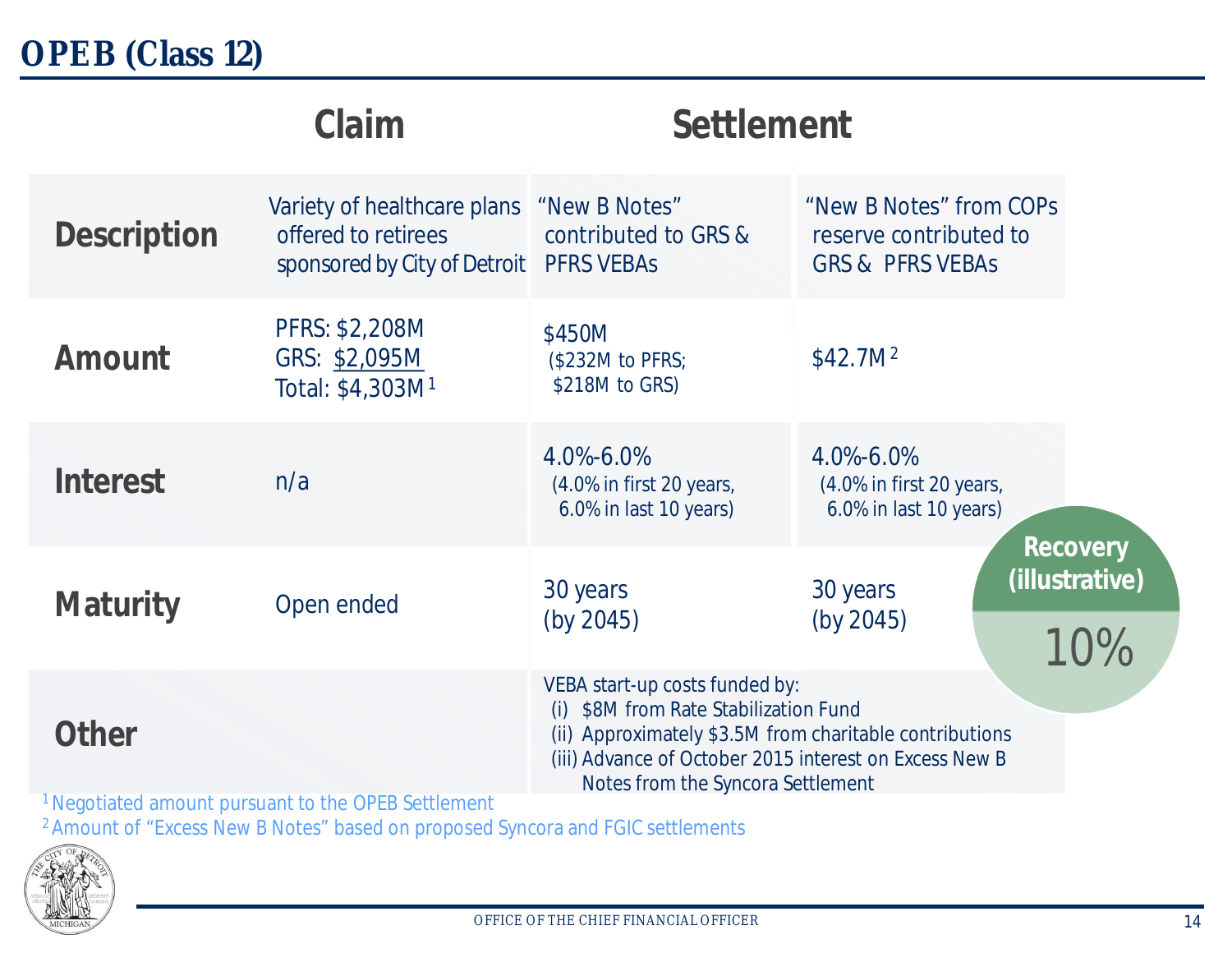### **General Fund 10 Year Pro Forma Revenues and Expenditures**

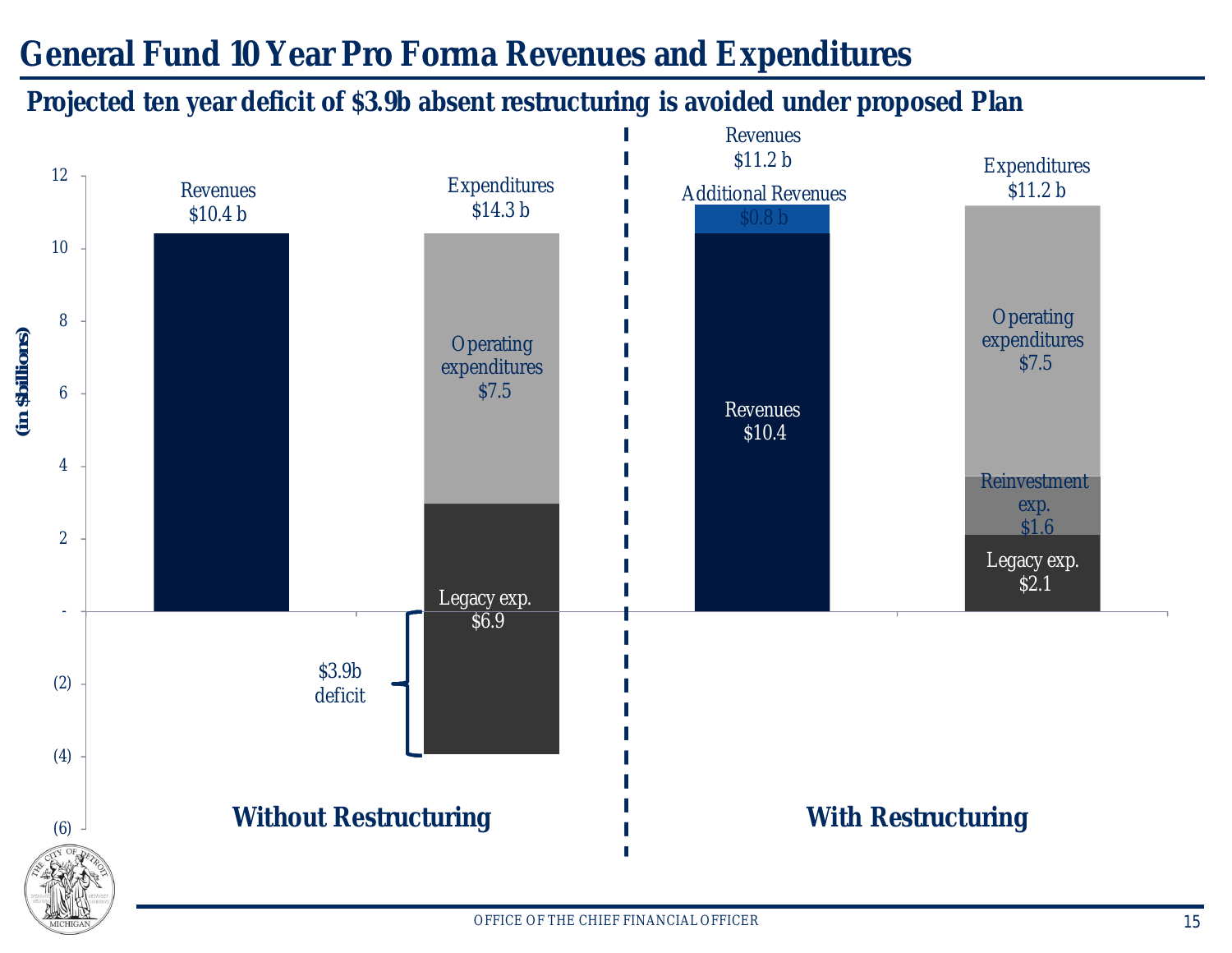

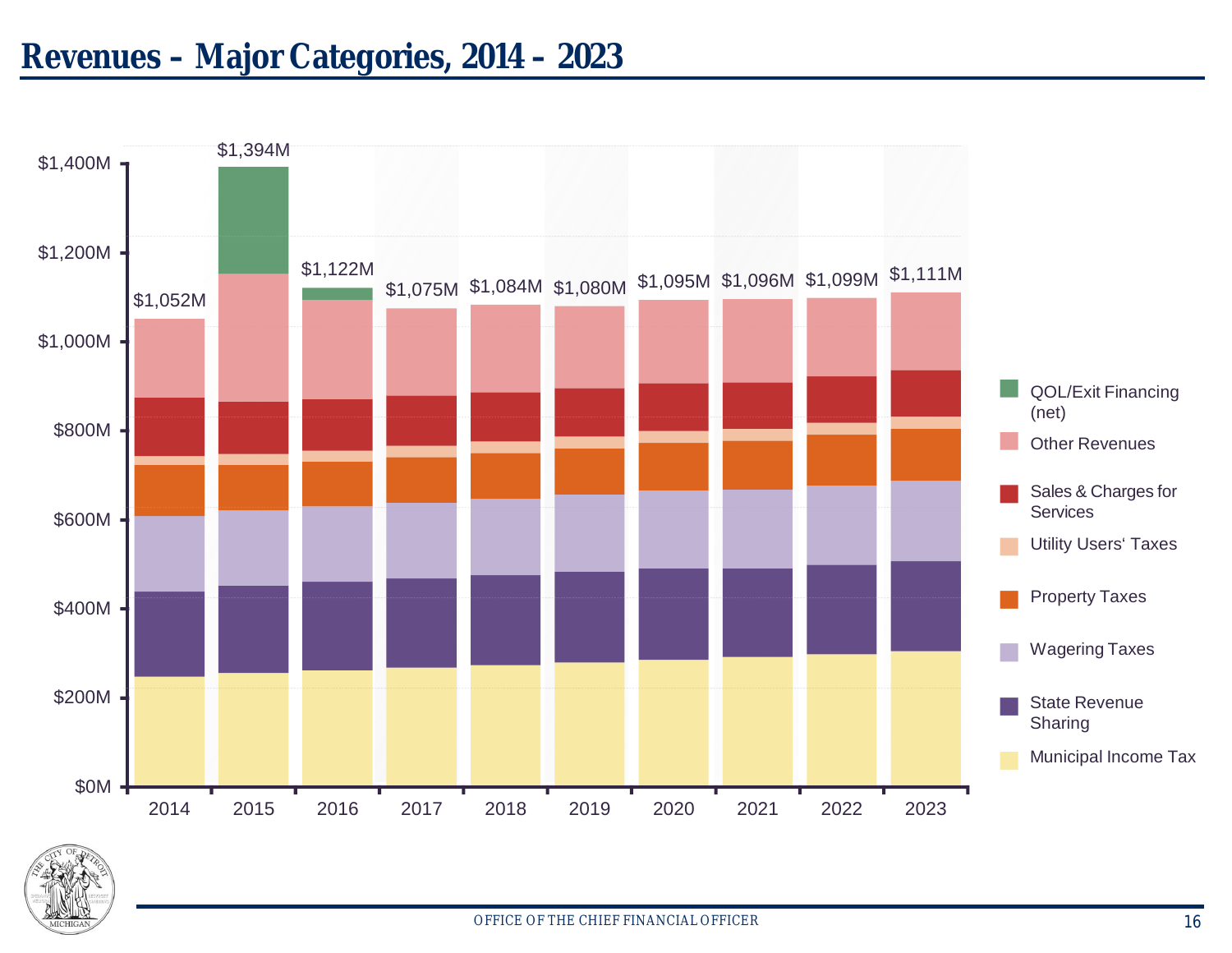#### **Other Revenues (Sub-Schedule), 2014 – 2023**



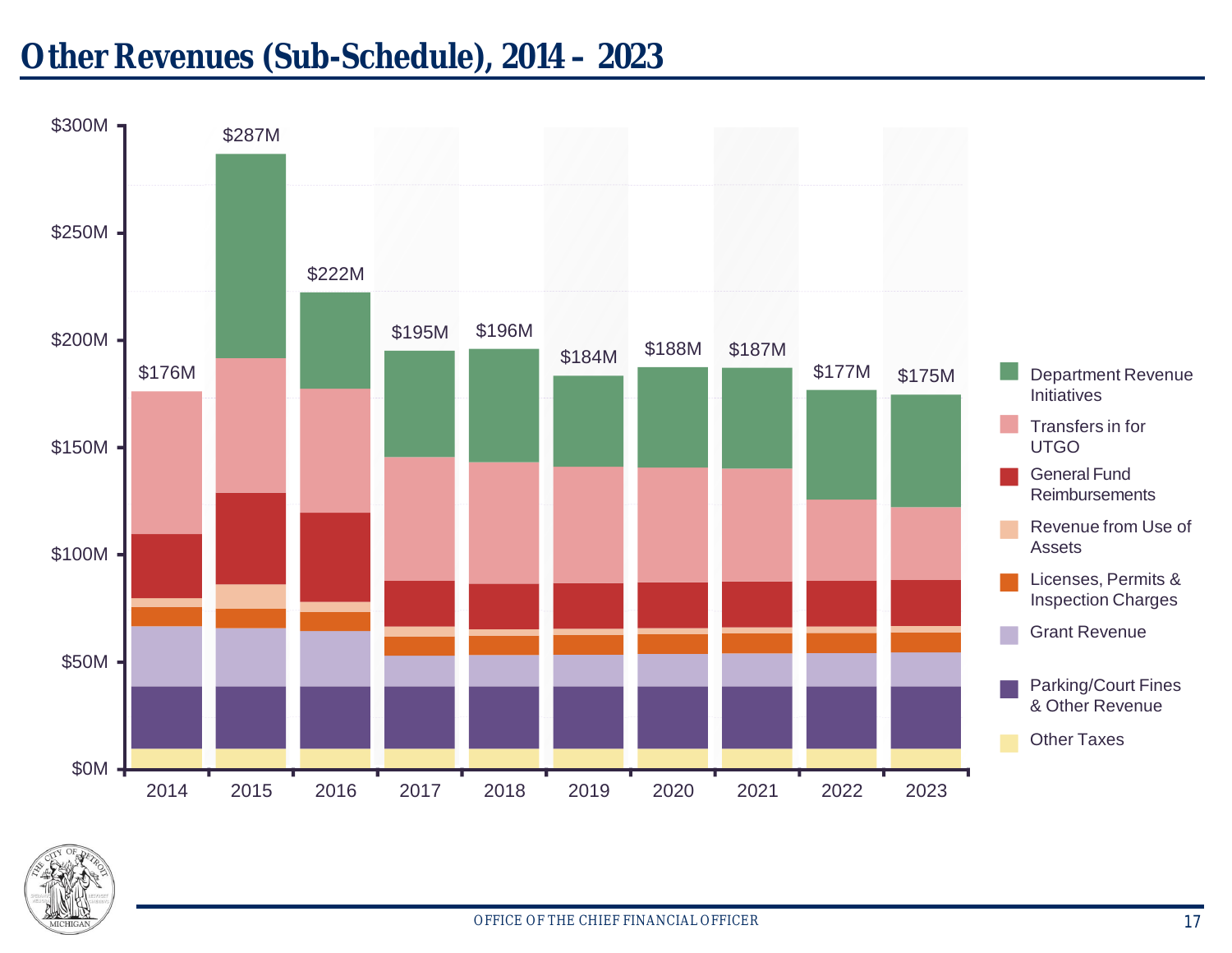#### **Financial Summary of Reinvestment Initiatives – Ten-Year Total**

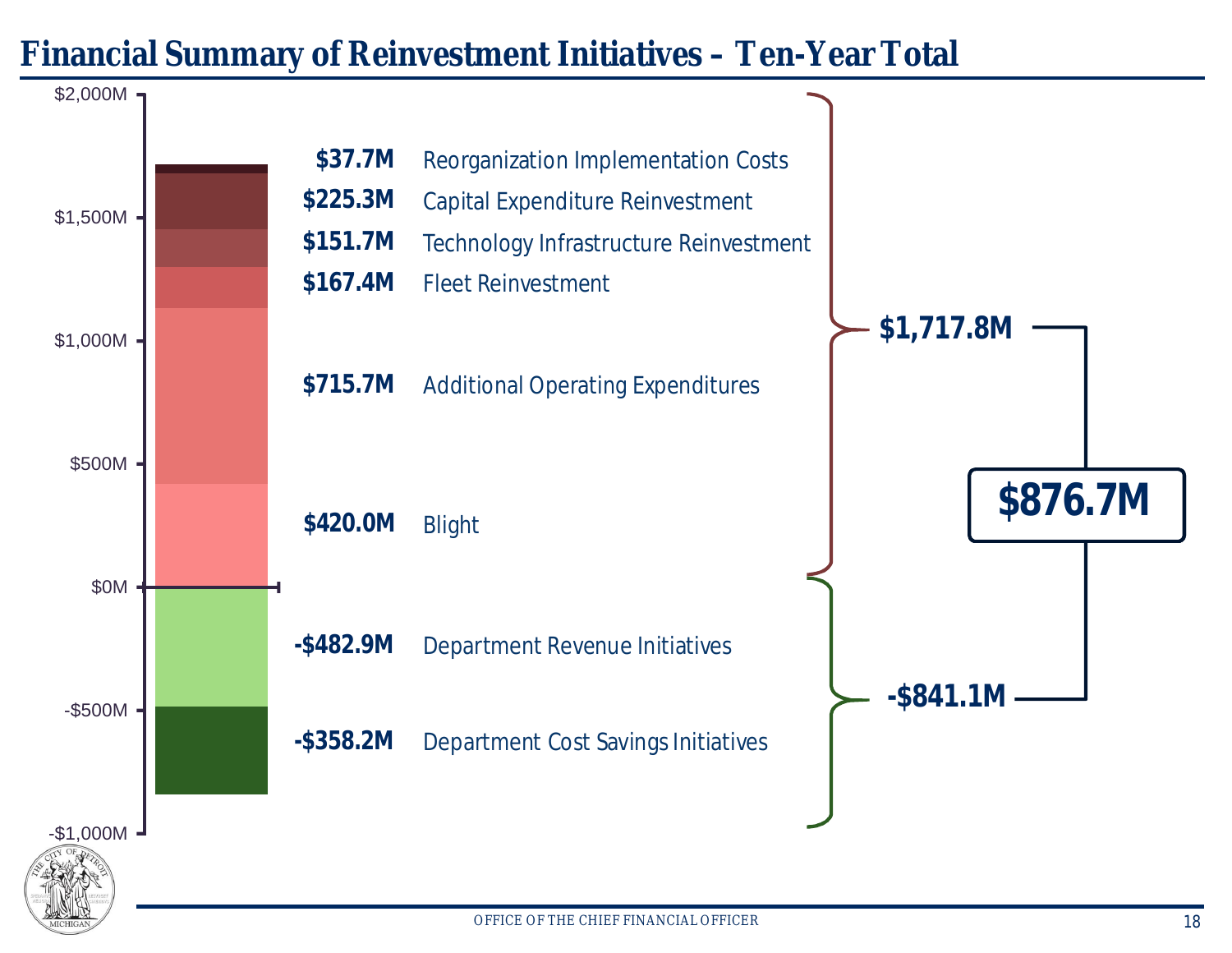

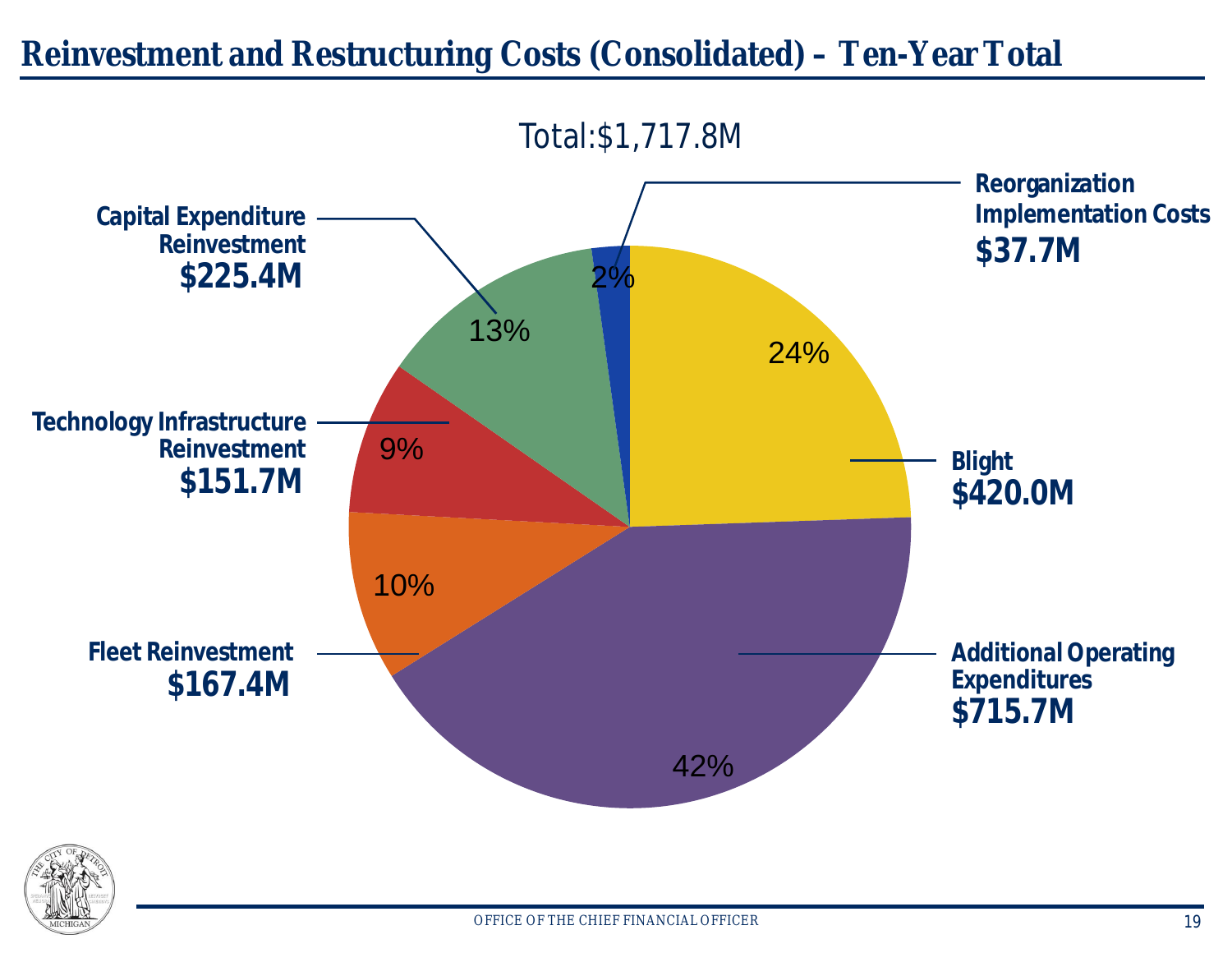#### **Revenue Initiatives**

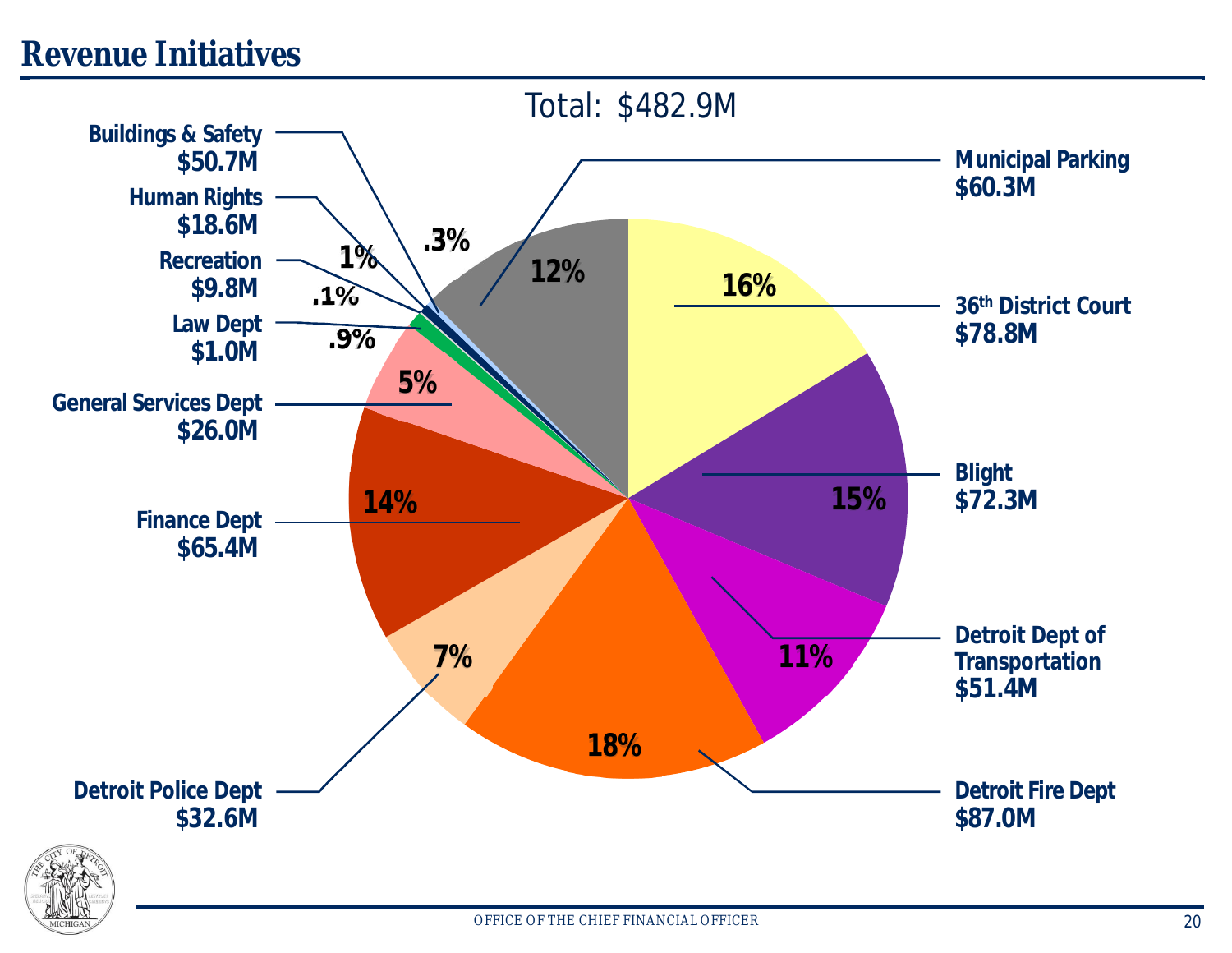### **Cost Savings Initiatives**



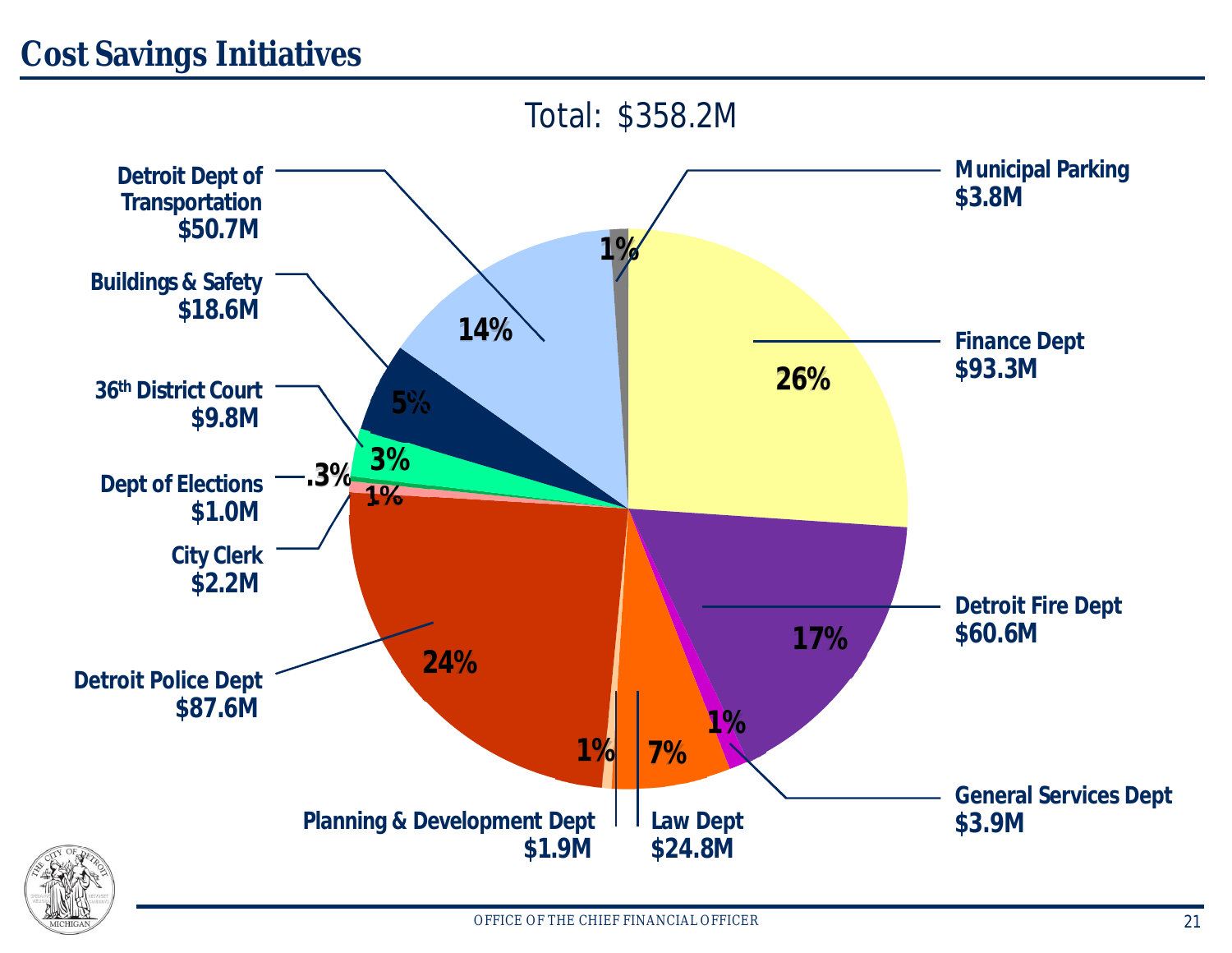# **Key Initiatives**

| Capital                              |                                                                                  |
|--------------------------------------|----------------------------------------------------------------------------------|
| Detroit Land Bank Authority (Blight) | Remove blighted homes, remove illegal dumping, and renovate vacant homes         |
| <b>Public Lighting Department</b>    | Increase number of streetlights and install LED streetlights                     |
| Fleet & Infrastructure               | Implement fleet vehicle replacement program for public safety vehicles and buses |

| Operational |                                                                               |
|-------------|-------------------------------------------------------------------------------|
| Police      | Reduce response time and hire civilians allowing redeployment of police force |
| <b>Fire</b> | Reduce response time and increase the number of firefighters and ambulances   |
| <b>DDOT</b> | Increase available buses and bus service area                                 |

| Organizational                     |                                                                                                   |
|------------------------------------|---------------------------------------------------------------------------------------------------|
| Office of the CFO                  | Improve management oversight and consolidate finance, budget, procurement and<br>grant activities |
| Dept. of Innovation and Technology | Upgrade/replace obsolete technology infrastructure and implement new ERP system                   |
| Restructuring of HR Dept.          | Improve hiring, training, retention, and performance management of City employees                 |

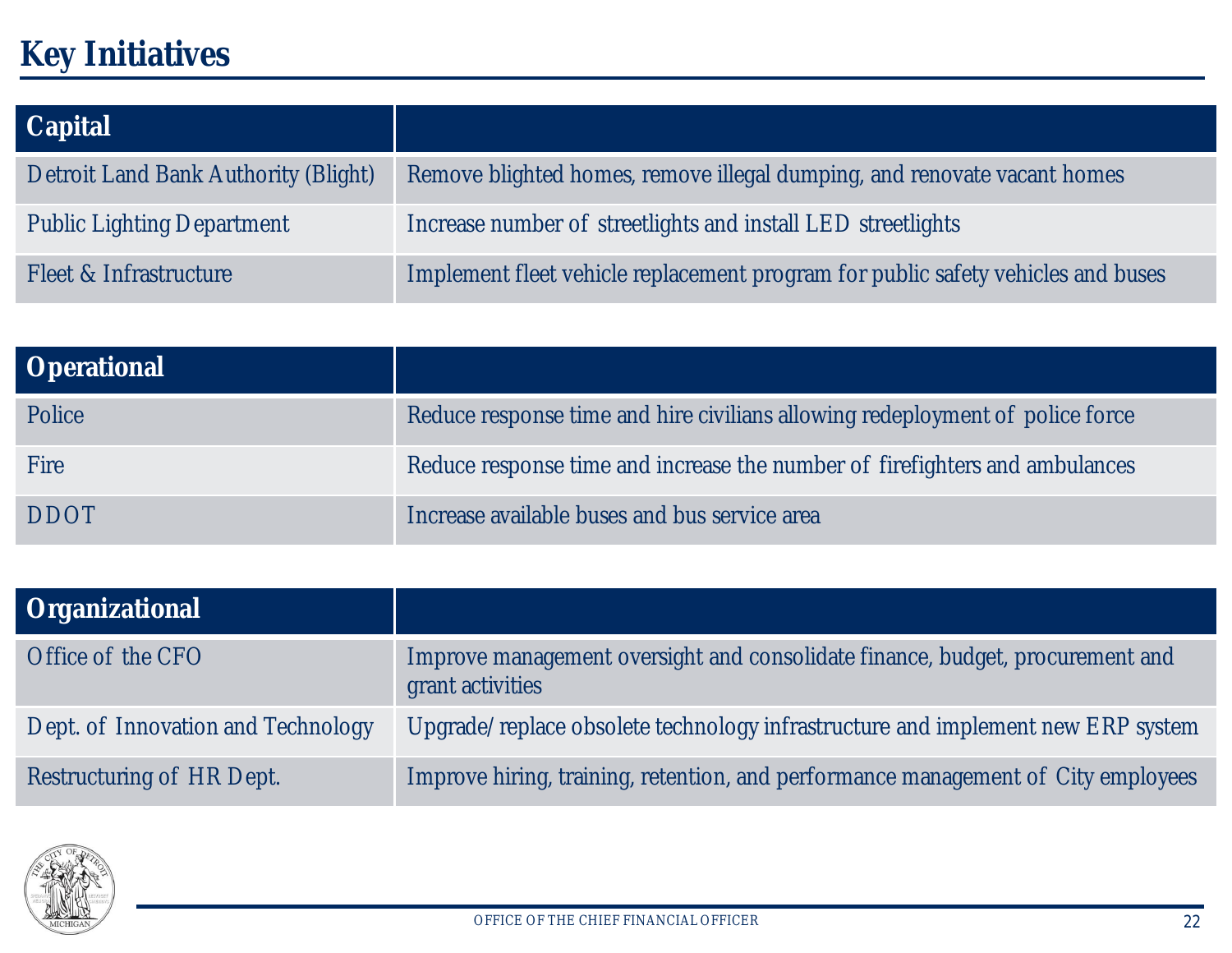**3. KPMG Audit Activities**